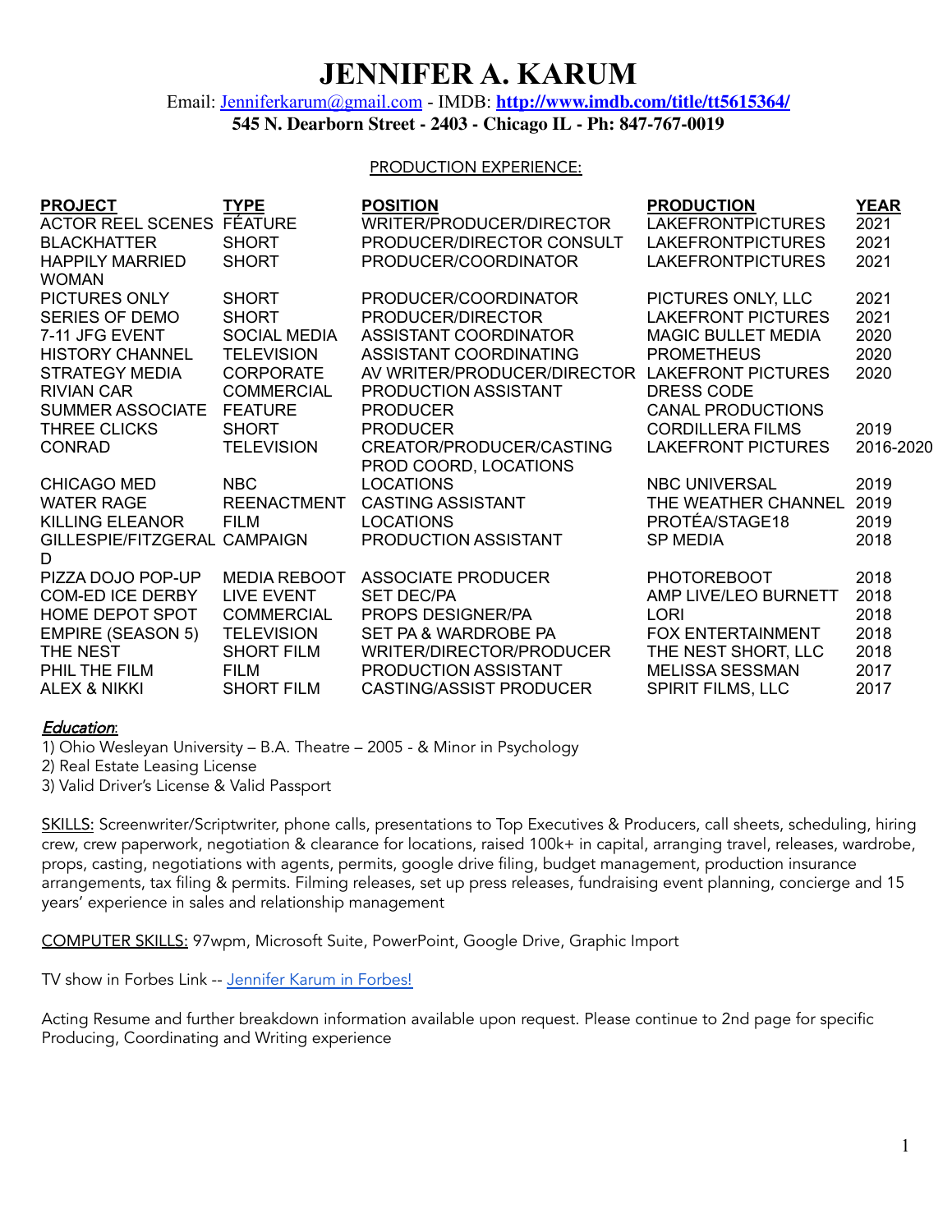# **JENNIFER A. KARUM**

Email: [Jenniferkarum@gmail.com](mailto:Jenniferkarum@gmail.com) - IMDB: **<http://www.imdb.com/title/tt5615364/>**

**545 N. Dearborn Street - 2403 - Chicago IL - Ph: 847-767-0019**

### PAGE 2: Specific Breakdown

#### **The Curse, Feature Film–** *Lakefront Pictures 2016- 2020 Writer*

- Sole Writer for horror/thriller feature film that received letter of intent through Glass House distribution
- Producer, coordinating schedules, hiring celebrity talent, raising capital and hiring Director and crew

# **Conrad, "Pilot" Episode –** *Conrad Series, LLC 2016- 2020*

### *Writer*

- Sole Writer for Conrad, a crime/drama 52 minute pilot focused on a women empowerment, human trafficking
- Expanded Co-Creator's original idea into a 3 season storyline Partnered with creator as Owners
- Wrote Series bible for 3 season storyline
- Created logline, tagline and character descriptions
- Wrote script for sizzle reel/teaser/trailer for Marketing
- Bible creation and information layout for the story synopsis

# *Producer/Showrunner*

- Brought on Harry Lennix (The Blacklist), Eric Roberts (Best of The Best), Hisham Tawfiq & Mia Talerico
- Line produced pre-production, production/current post-production including submitting SAG paperwork, company financials
- Hired a primarily women producing team together with experience in production
- Assist with Call sheets and forms putting together agreements
- Created budget during Development for daily shoot spend and helped produce funding
- Editing bay offering creative direction
- Assisted in contract negotiating for production team and compiled documentation
- Organized events/fundraisers to help execute funds for filming worked collaboratively with a team
- Show ran production meetings and ensure pre-shoots are coordinated, props and Art all set up
- Developed greater understanding on Production process on all facets, including Camera department

# *Casting*

- Cast actors out of NYC, LA and Chicago
- Held initial and call back auditions at the SAG office in Chicago, hosting line reads
- Worked with known Chicago casting agencies  $&$  talent agencies (Gray Talent, Stewert, Paonessa etc.,)
- Submitted paperwork for SAG, got approved, and ensured paperwork filed in Google Drive and organized

# *Location Manager*

- Worked with Illinois Film Office and Chicago Police Department to coordinate filming and street shut down
- Location scout for over 20 locations for the pilot, sizzler and teaser including Wacker Drive location
- Scouted two 1.4M+ home Penthouse location's for the set of Conrad for the pilot episode
- Collaborated with owners of restaurants, hotels, locations and negotiated contracts for filming
- Coordinated locations for fundraisers bringing over 100 guests to location for event
- Helped with transportation coordinator to get gear, and actors/production to and fro set
- Continually partner with networks and Women Owned businesses and The Illinois Film Office
- Licensed Leasing Agent in the state of Illinois

# *Marketing*

- Marketing materials, pitch meeting documents and experience pitching to Netflix, Lifetime and Hallmark
- Spearheaded 2 fundraisers, and all social media outlets, utilizing Indiegogo, Eventbrite raising \$15,000K+
- Increased our social media following for the Conrad, Pilot Series on Facebook 10.5k followers all over the globe Offered WGN radio spot for 1 hour segment with main cast and crew
- Facebook recognition receiving a "blue checkmark" through consistent social media networking

# *Art Direction*